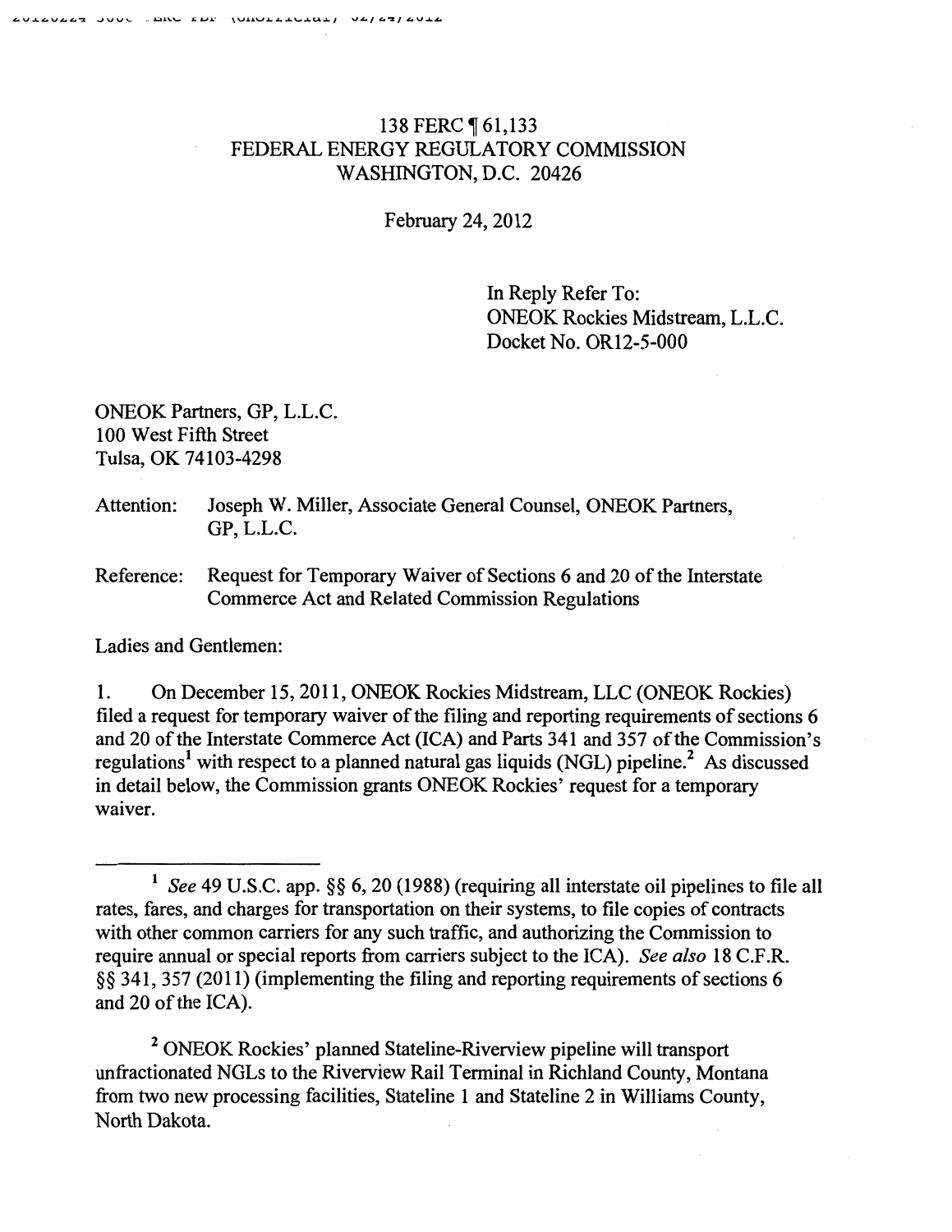## $Dacket No. OR12-5-000$   $-2-$

2. ONEOK Rockies states the physical characteristics of the proposed line are such that a waiver of the filing and reporting requirements sections 6 and 20 of the ICA and of Parts 341 and 357 of the Commission's regulations is warranted. The proposed line will have no pumping stations and will obtain its pressure from injections at the two Stateline Plants. ONEOK Rockies explains that the only receipt points for the new line will be at the Stateline 1 and 2 Plants and the only delivery point at present is at the Riverview Rail Terminal. ONEOK Rockies further explains that the proposed line does not connect to any other facilities such as gathering systems or gas processing plants.

3. ONEOK Rockies has not received any requests to provide transportation over the line, nor held itself out to provide such transportation, nor does it anticipate receiving any requests in the future. ONEOK Rockies states that it or an affiliate will own all of the products that the line transports.

4. The Commission has previously granted requests for temporary waiver of the filing and reporting requirements of its regulations and of sections 6 and 20 of the ICA when four criteria are met.<sup>3</sup> First, the pipelines requesting temporary waivers (or their affiliates) must own 100 percent of the throughput on the line. Second, there is no demonstrated third-party interest in gaining access to or shipping upon the line. Third, there is no likelihood that such third-party interest will materialize. Fourth, there is no opposition to granting the waivers.

5. In these cases, the Commission determined there were no active third-party shipper interests to protect under the ICA, and therefore, temporary waivers of the section 6 and 20 filing and reporting requirements were warranted. However, such waivers are made subject to revocation should circumstances change, and the pipelines must keep their books and records in a manner consistent with the Commission's Uniform System of Accounts.

6. ONEOK Rockies' request is similar to previous requests granted by the Commission. Under the facts presented, all of the NGLs transported will be owned by ONEOK Rockies or an affiliate. Because of the planned operations and configuration of the Stateline-Riverview pipeline, it is unlikely that a third party will request service on the planned line. There is no opposition to the waiver request.

 $\mathcal{L}$ 

 $\bar{\gamma}$ 

<sup>&</sup>lt;sup>3</sup> See Sinclair Oil Corp., 4 FERC  $\P$  62,026 (1978) (Sinclair); Hunt Refining Co. *and East Mississippi Pipeline Co.,* 70 FERC ~ 61,035 (1995) *(Hunt); Ciniza Pipe Line Inc., 73 FERC*  $\P$  61,377 (1995) *(Ciniza); Enbridge Pipelines (NE Texas Liquids) L.P.*, 110 FERC ~ 61,159 (2005) *(Enbridge);* and *Jayhawk Pipeline, L.L.C.,* 128 FERC <sup>~</sup>61,079 (2009) *(Jayhawk).*